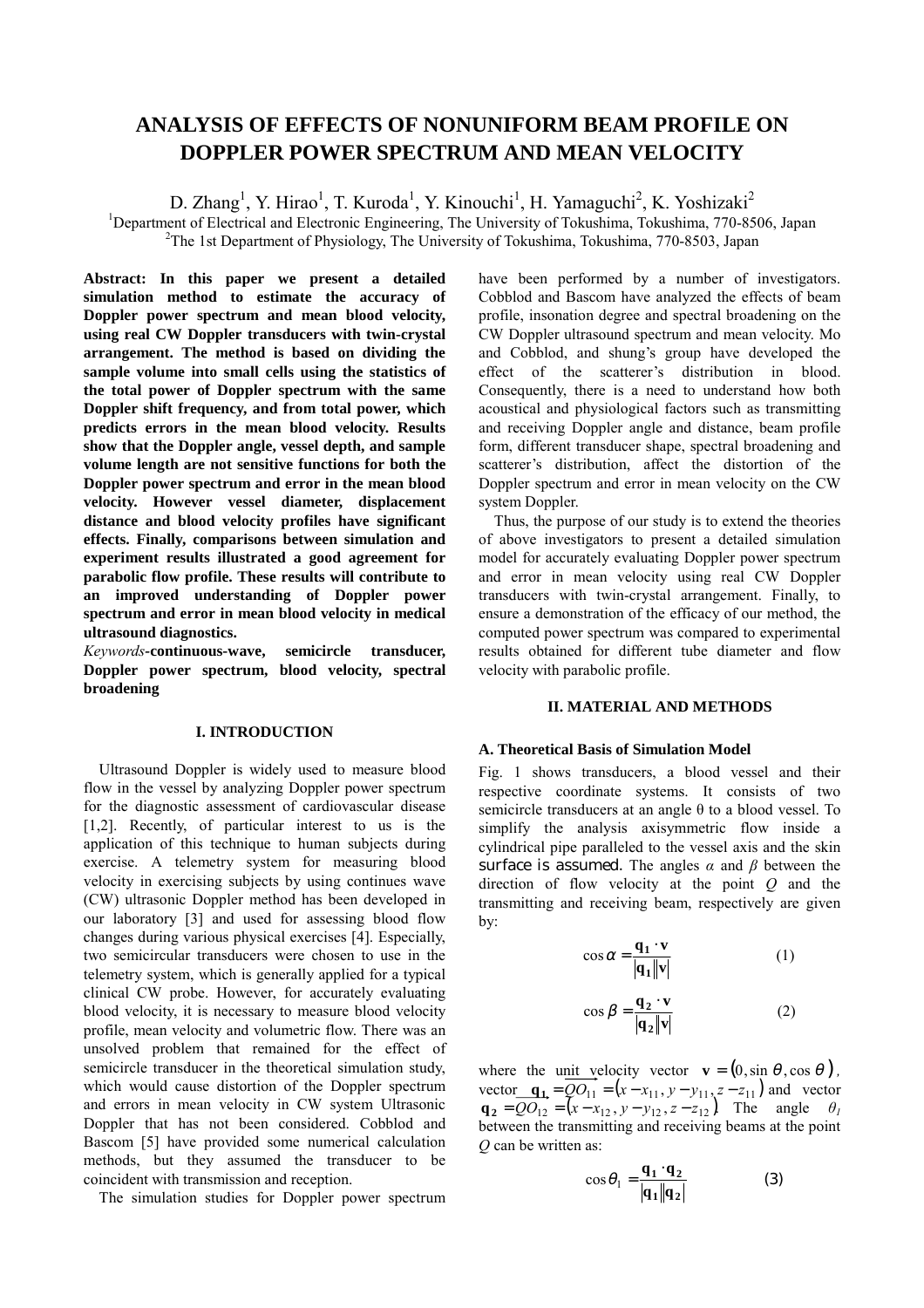| <b>Report Documentation Page</b>                                                                                                                                                                                                          |                           |                                                    |
|-------------------------------------------------------------------------------------------------------------------------------------------------------------------------------------------------------------------------------------------|---------------------------|----------------------------------------------------|
| <b>Report Date</b><br>25OCT2001                                                                                                                                                                                                           | <b>Report Type</b><br>N/A | Dates Covered (from to)                            |
| <b>Title and Subtitle</b><br>Analysis of Effects of Nonuniform Beam Profile on Doppler<br>Power Specturm and Mean Velocity                                                                                                                |                           | <b>Contract Number</b>                             |
|                                                                                                                                                                                                                                           |                           | <b>Grant Number</b>                                |
|                                                                                                                                                                                                                                           |                           | <b>Program Element Number</b>                      |
| Author(s)                                                                                                                                                                                                                                 |                           | <b>Project Number</b>                              |
|                                                                                                                                                                                                                                           |                           | <b>Task Number</b>                                 |
|                                                                                                                                                                                                                                           |                           | <b>Work Unit Number</b>                            |
| Performing Organization Name(s) and Address(es)<br>Department of Electrical and Electronic Engineering, The<br>University of Tokushima, Tokushima, 770-8506, Japan                                                                        |                           | <b>Performing Organization Report Number</b>       |
| <b>Sponsoring/Monitoring Agency Name(s) and Address(es)</b><br>US Army Research, Development & Standardization Group<br>(UK) PSC 802 Box 15 FPO AE 09499-1500                                                                             |                           | <b>Sponsor/Monitor's Acronym(s)</b>                |
|                                                                                                                                                                                                                                           |                           | <b>Sponsor/Monitor's Report Number(s)</b>          |
| <b>Distribution/Availability Statement</b><br>Approved for public release, distribution unlimited                                                                                                                                         |                           |                                                    |
| <b>Supplementary Notes</b><br>Papers from the 23rd Annual International Conference of the IEEE Engineering in Medicine and Biology, October<br>25-28, 2001, held in Istanbul, Turkey. See also ADM001351 for entire conference on cd-rom. |                           |                                                    |
| <b>Abstract</b>                                                                                                                                                                                                                           |                           |                                                    |
| <b>Subject Terms</b>                                                                                                                                                                                                                      |                           |                                                    |
| <b>Report Classification</b><br>unclassified                                                                                                                                                                                              |                           | <b>Classification of this page</b><br>unclassified |
| <b>Classification of Abstract</b><br>unclassified                                                                                                                                                                                         |                           | <b>Limitation of Abstract</b><br>UU                |
| <b>Number of Pages</b><br>$\overline{4}$                                                                                                                                                                                                  |                           |                                                    |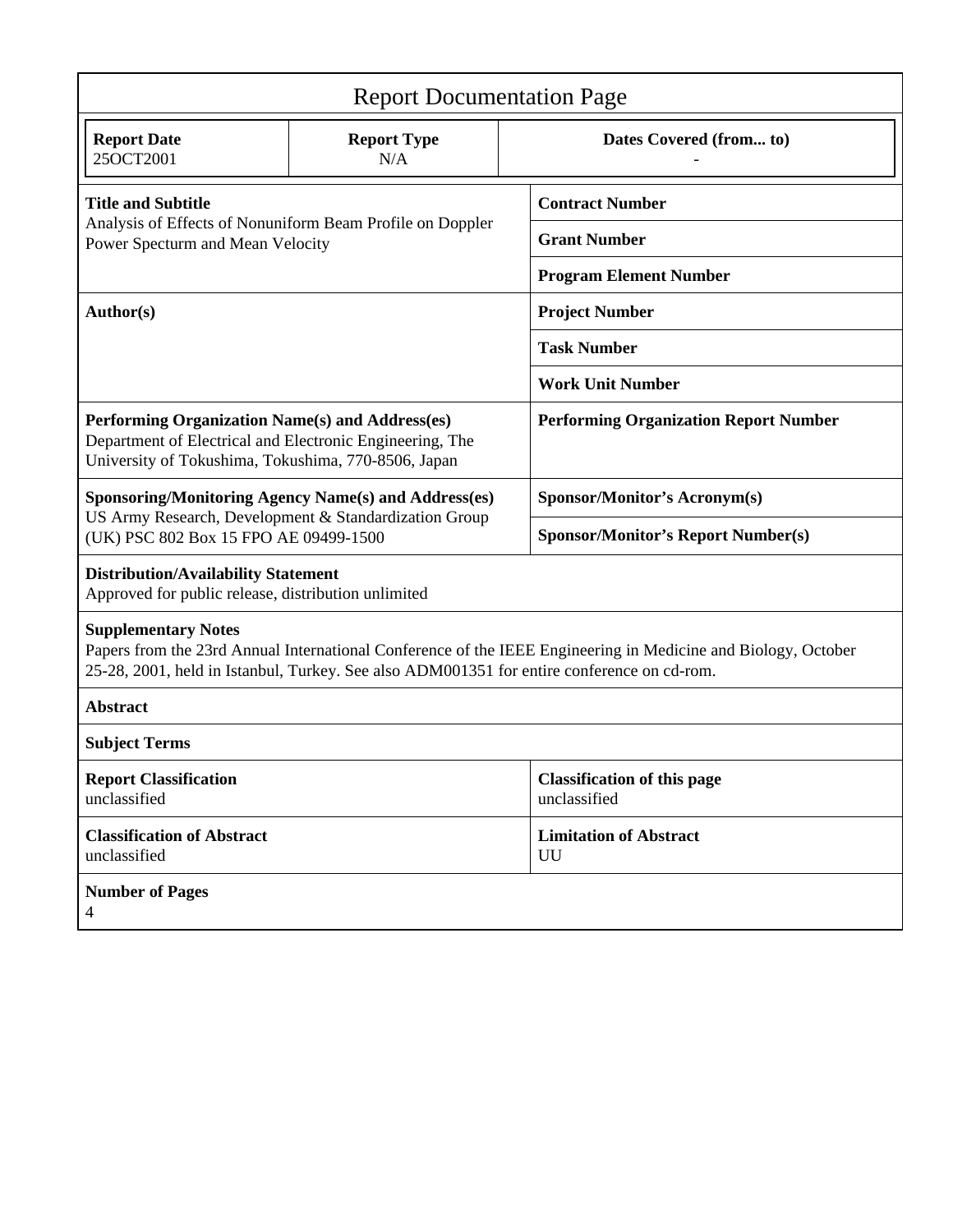The spatial axisymmetric velocity profile can be written as the following equation [6]:

$$
v(r) = v_{\text{max}} \left( 1 - \left( \frac{r}{R} \right)^n \right) \tag{4}
$$

where  $v(r)$  is the velocity, r is the distance from the center of the vessel of radius  $R$ , and  $v_{max}$  is the axial flow velocity. A parabolic velocity profile is described when  $n=2$ . Increasing the value of n makes the profile more blunt until plug flow is described when *n=* .



Fig.1 Cartesian coordinate system used to numerically estimate the Doppler spectrum.

#### **B. Calculation of Total Received Power**

A semicircle transducer of 15mm in diameter  $(2R<sub>b</sub>=15mm)$  for emitting ultrasound to the blood vessel and a same semicircle receiver of in diameter for receiving the reflected ultrasound containing Doppler shift signals. Considering the depth of the vessels and the size of transducers, 2.0MHz was chosen as the emitting frequency. Acoustic pressure field in the blood vessel has been calculated by dividing a transmitter into segments and accumulating signals reflected from every part [7]. The total pressure at point Q can be written as

$$
P_{inc}(r_1) = j\rho ck \frac{U}{2\pi} \iint_{S_1} \frac{e^{jkr_1}}{r_1} dS \tag{5}
$$

where  $r_1$  is the distance from dS to observation point Q,  $\rho$ and c are medium density and velocity of sound,  $k = 2\pi/\lambda$ ,  $\lambda$  is the ultrasonic wavelength, *U* is the local velocity of the transmitter surface  $S_1$ . The particles of radius *a* suspending in a medium with different acoustic properties are much smaller than the incident ultrasonic wavelength  $\lambda$  (a  $\lambda$ ). The scattering of waves by the particles is usually known as "Rayleigh scattering". The scattering cross section  $\sigma$  relates to the energy scattered by the incident intensity. For Doppler shift frequency  $f_d$  the scattered pressure  $P_R(r_l, r_2)$  of red cell exerting on the receiving transducer surface can be written as [7]:

$$
P_R(r_1, r_2) = -\sigma \cdot P_{inc}(r_1) \, j \rho c k \frac{\dot{U}}{2\pi} \iint_{S_2} \frac{e^{j k r_2}}{r_2} dS \qquad (6)
$$

$$
f_d = \frac{\cos \alpha + \cos \beta}{c - v \cos \alpha} v f_0 \tag{7}
$$

where  $r_2$  is the distance from an erythrocyte on the point *Q* to the receiving transducer elemental surface area, and *dS* defines integration over the receiving transducer surface  $S_2$  area.

The spectrum of the scattered echo of a single particle can be replaced by the voltage at the transducer  $V(f_d)$ . This voltage is related to the pressure  $P_R(r_1, r_2)$  at the transducer by the system response. For the scattering configuration where the transmitting transducer is the same as the receiving transducer and the scattering pressure  $P_R(r_1, r_2)$  at the transducer will be transformed into the voltage at the transducer by the efficiency factor  $T(f_d)$  of the transducer at the reception as following [8]:

$$
V(f_d) = T(f_d) \cdot P_R(r_1, r_2)
$$
 (8)

In order that the flow velocity of each cell in the elements is treated homogeneously the sample volume is divided into small sector volume elements.

The power spectrum for a certain Doppler shift frequency  $f_d$  can be obtained by accumulating sampling cells corresponding to the same  $f_d$ . The total received power  $P(f_d)$  for Doppler shift frequency  $f_d$  can be calculated:

$$
P(f_d) = \iiint_{V_S} |V(f_d)|^2 \cdot N dV \tag{9}
$$

where *Vs* is the total volume of sampling cells and N is number of red cell of per unit volume.

## **C. Experiment**

A flow phantom system was used to experimentally verify the simulation model. Two *2MHz* semicircle transducers of 15mm diameter were used to transmit and receive signals. The transmitted beam angle  $θ=45°$  was set to and the depth of a vessel is D=24mm. The test fluid flows from an upper the reservoir to a lower one through a silicon tube of 4 and 8mm internal diameter immersed in a tank filled with water. The flow velocity can be controlled by change the height of upper reservoir. The Doppler test fluid (model 707-G, Generex) is a dispersion of plastic particles in a glycerine water mixture. The particle size is 30±3µm mean diameter. It was a little bigger than the erythrocytes but much smaller than the wavelengths used in the experiments. mean diameter. It was a little bigger than the erythrocytes but much smaller than the wavelengths used in the experiments. Therefore, a scattering is similar to the blood cells. In order to maintain laminar flow with a mean flow velocity  $\overline{v}$  in a tube of radius *R* with a fluid kinematic viscosity *γ*, the Reynolds number *Re* can be written as:

$$
R_e = \frac{2R\overline{v}}{\gamma} \tag{12}
$$

The threshold of  $R_e$  is approximately 2000 for a silicon tube. In the experiment the numerical values of the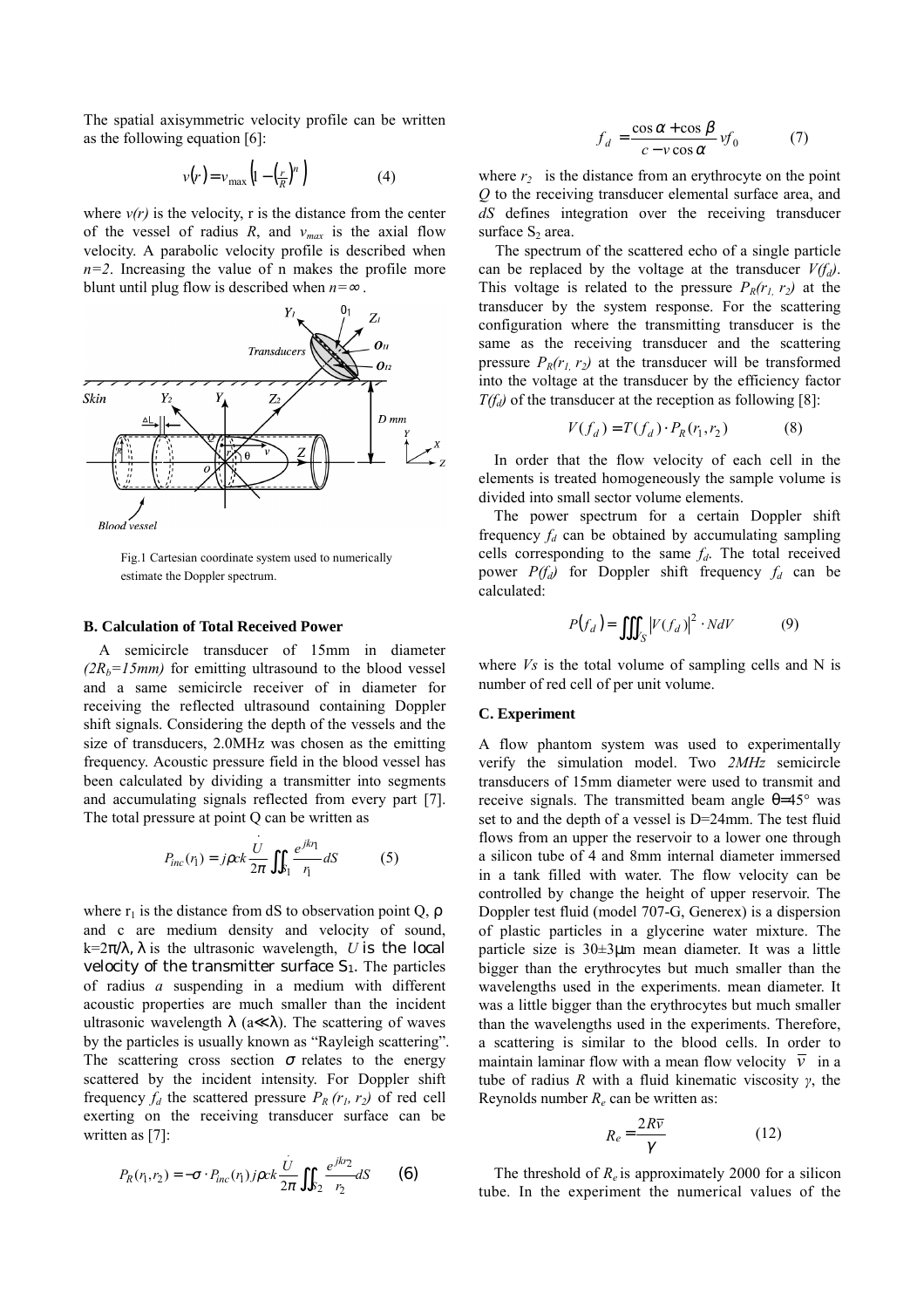

Fig. 2. Ultrasonic pressure fields of the cross-sections of the blood vessel. Ultrasonic pressure fields in isobaric contours across the blood vessels of diameter (a)  $2 \text{ mm}$ , (b)  $4 \text{ mm}$ , (c)  $6 \text{ mm}$ , and (d)  $8 \text{ mm}$  in  $24 \text{ mm}$  depth from the skin.

parameters are  $2R=4$  and  $8mm$ ,  $\gamma=1.66\pm0.1$  mm<sup>2</sup>/s. When  $v_{max}$ =70cm/s and 80cm/s, the Reynolds number  $R_e$  is 867 and 1960 respectively for the above diameters of tube.

#### **III RESULTS AND DISCUSSION**

One reason of spectral distortion arises from the nonuniformity of the acoustic pressure field distribution in the vessel. The acoustic pressure field distribution will vary for different vessel sizes, depending on the extent and position of the region of the beam covering the vessel. Fig.2 (a)-(d) show the multiplying acoustic field for 2-MHz semicircle transducer from vessels of diameters 2.0 mm, 4.0 mm, 6.0 mm and 8.0 mm, respectively, in depth D=24mm. The results show that as increase in area of vessels, the nonuniformity of acoustic field distribution increase.

Fig. 3 shows as sample volume size progressively increases the power spectrum also increases, but error in mean velocity decreases for parabolic flow. When sample volume size is more than the length of intersection of beam and vessel, the distortion of the power spectrum and error in mean velocity are very close to constant.

In Fig. 4 the results show that as the vessel diameter increases both the total received power and spectral distortion increase, in addition, the curves for error in mean blood velocity show increase monotonically, suggesting this significant effect is due to nonuniform beam or incomplete insonation.

Fig. 5 shows the received power spectrum when intrinsic spectral broadening is considered. As velocity parameter n increases the flow profile becomes blunter and the power spectrum approaches a spike at the higher frequencies, but the spectral distortion and error in mean velocity decrease.

Fig. 6(a) shows the effect of beam that displaced from vessel central axis  $(d_1=0)$  by successive 0.5mm increments. When the displacement of the beam from  $d_1=0$  causes a fall-off in the power spectrum until at  $d_1=1.0$ mm and the Doppler power spectrum distribution becomes close to flat provide beam displacements cause a reduction in the power spectrum. Furthermore, until at  $d_1=4.0$ mm, the power spectrum again becomes close to flat. This behaviour arises from beam distribution, which is close to uniform when displacement of beam  $d_1$  is more



Fig.3. (a) The Doppler power spectrum distributions and (b) errors in the mean blood velocity obtained for sample volume length from 12mm to 24mm for parabolic profiles (R=2mm, D=2.4cm,  $\theta$ =45<sup>0</sup>, v<sub>max</sub>=50cm/s).



Fig.4. (a) The Doppler power spectrum distributions and (b) errors in the mean blood velocity obtained for vessel diameter from 2mm to 8mm for parabolic profiles (D=2.4cm,  $\theta$ =45<sup>0</sup>, v<sub>max</sub>=50cm/s, L=21mm).



Fig. 5. (a) The Doppler power spectrum distribution (b) errors in the mean blood velocity obtained for different values of the velocity parameter n (R=2mm, D=2.4cm,  $\theta$ =45<sup>0</sup>, v<sub>max</sub>=50cm/s).